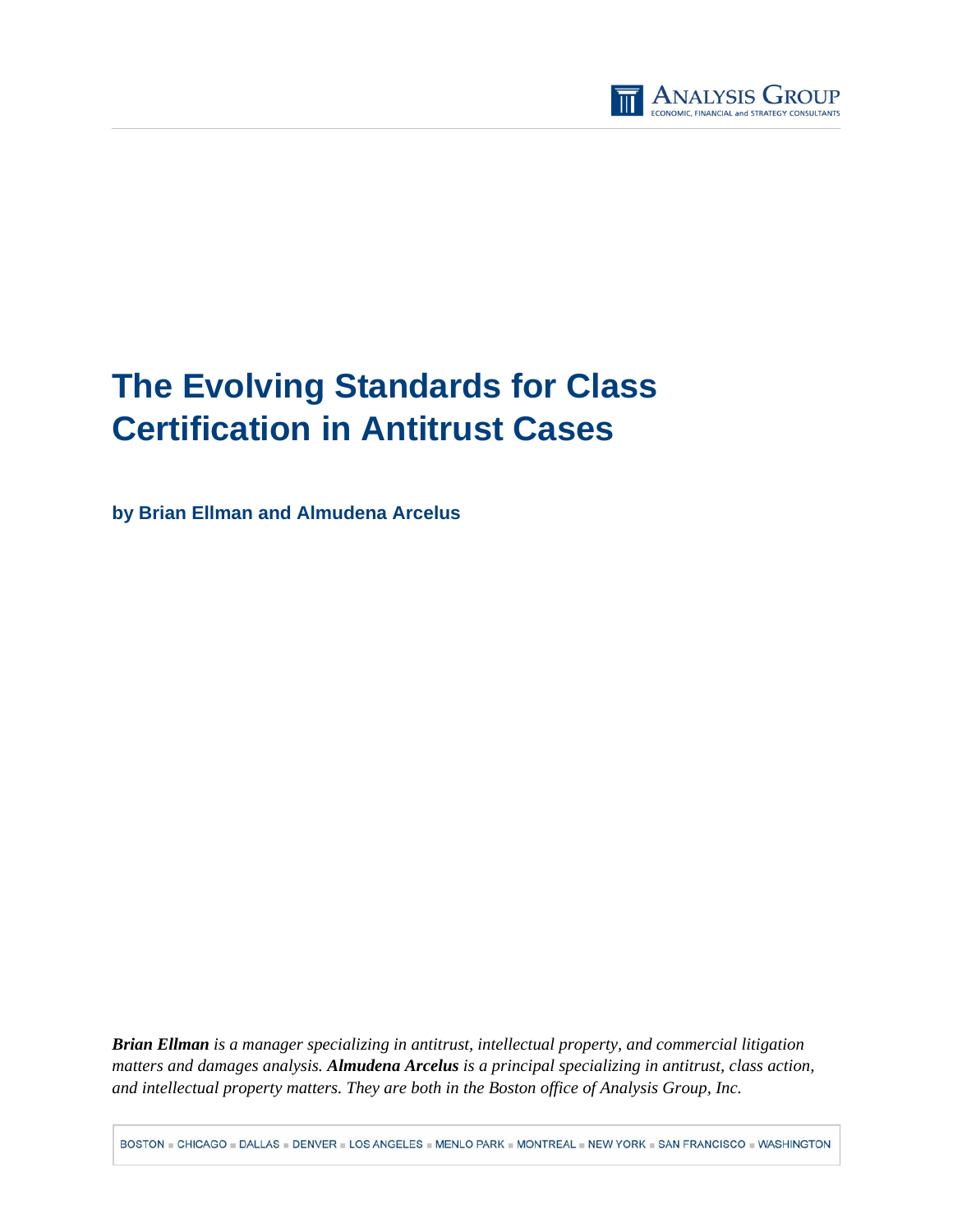Historically, the U.S. courts have held a presumption in favor of class treatment in antitrust cases; as such, class certification has been widely viewed as an inevitability. Over the past decade, however, the courts have revisited the requirements for class certification laid out in Rule 23 of the Federal Rules of Civil Procedure and have further defined the "rigorous analysis" needed to substantiate a motion for class certification.

In particular, the circuit courts—and the Supreme Court, in its decisions in *Wal-Mart Stores, Inc. v. Dukes et al.* and *AT&T Mobility LLC v Concepcion et ux.*—have opened the door to more rigorous qualitative and quantitative assessments of plaintiffs' proposed common methodology for analyzing classwide impact, and of merits-related issues that bear upon the requirements of Rule 23. This emerging consensus reflects an added burden for plaintiffs and an opportunity for defendants to short-circuit cases that are either not amenable to classwide treatment or without merit.

We sought to determine how plaintiffs' and defendants' strategies are changing in the wake of recent decisions on class certification requirements. Our analyses suggest that plaintiffs' strategies are highly responsive to these decisions, affecting the jurisdiction in which they file antitrust class action complaints and the content of such complaints. We found the defendants' strategies less amenable to systematic analysis since those filings often are not publicly available. However, we were able to identify several strategic opportunities afforded to both plaintiffs and defendants by the emerging consensus about the rigorous analysis needed to establish that Rule 23 requirements have been met. We will discuss these opportunities in the following pages, as well as the enhanced role of the expert in advancing the discussion about rigorous analysis and merits-related issues at the class certification stage.

### **HOW THE "RIGOROUS ANALYSIS" STANDARD HAS EVOLVED**

Interpretations of the requirements for class certification set forth in Rule 23 have evolved over time and are often traced back to the Supreme Court's [1](#page-9-0)974 decision in *Eisen v. Carlisle & Jacquelin*.<sup>1</sup> In *Eisen*, the Court ruled that "nothing in either the language or history of Rule 23 … gives a court any authority to conduct a preliminary inquiry into the merits of a suit in order to determine whether it may be maintained as a class action." Despite the fact that the decision in *Eisen* pertained to the question of whether a defendant could be taxed with the cost of providing notice to the putative class, it had a significant effect on courts' interpretation of the requirements for class certification; courts interpreted *Eisen* to suggest that preliminary inquiries of merits were not needed or appropriate for the class certification process.[2](#page-9-1) However, in a subsequent decision in *General Telephone Company of the Southwest v. Falcon* (1982),<sup>[3](#page-9-1)</sup> the Supreme Court held that district courts must conduct a "rigorous analysis" to determine whether the prerequisites of Rule 23 have been satisfied. These rulings presented a challenge for courts: How does a court conduct a rigorous analysis without conducting a preliminary inquiry of the merits of the case, particularly when the merits inform the factual and legal issues that must be common under the requirements of Rule 23?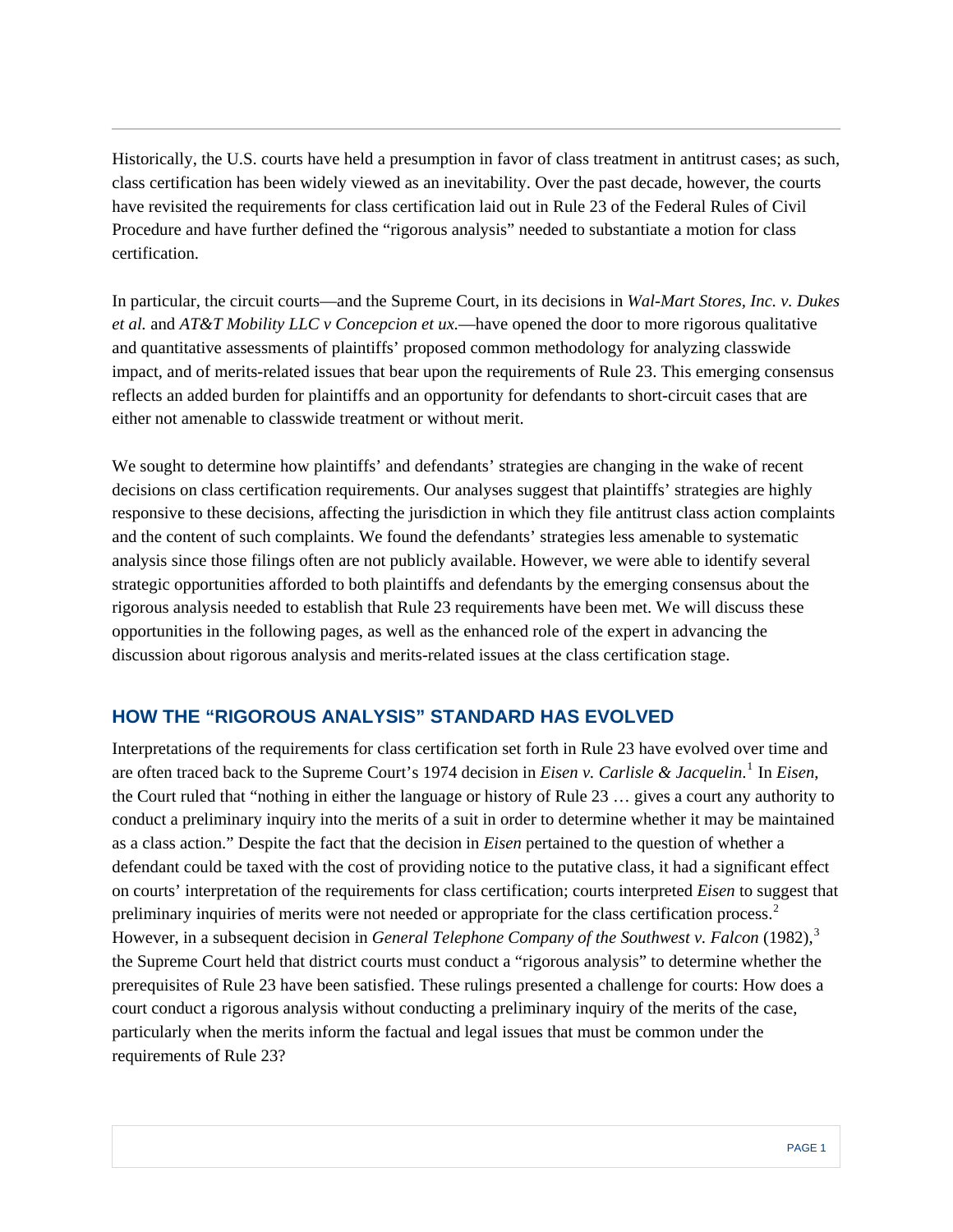The juxtaposition between *Eisen* and *Falcon* has, over the years, resulted in courts applying divergent standards for class certification.<sup>[4](#page-9-1)</sup> Legal practitioners have noted that, in antitrust cases, most courts invoked *Eisen* and limited the role of merits in the class certification phase.[5](#page-9-1) Courts also held that the elements of antitrust claims were particularly well-suited for class treatment. That is, the questions of common proof and injury seemed to focus on the behavior of the defendants and not on the members of the class. The courts therefore presumed in favor of class certification.<sup>[6](#page-9-1)</sup>

Soon after the *Eisen* decision, the Third Circuit codified this presumption in what became known as the "*Bogosian* shortcut." According to the court's decision in *Bogosian v. Gulf Oil Corp.* (1977), if a nationwide conspiracy could be proven, "an individual plaintiff could prove fact of damage simply by proving that the free market prices would be lower than the prices paid and that he made some purchases at the higher price."<sup>[7](#page-9-1)</sup> Even if the effects of the conspiracy varied across regions, "it would be clear that all members of the class suffered some damage, notwithstanding that there would be variations among all dealers as to the extent of their damage."<sup>[8](#page-9-1)</sup>

As a result of the application of the *Bogosian* shortcut (or a similar presumption in favor of class certification), courts often required little more than a superficial showing or vague promise from plaintiffs that a "common method" could be developed that could estimate classwide impact. The courts gave little to no consideration to conflicting expert testimony regarding the requirements of Rule 23 and meritsbased issues and refused to engage in or adjudicate a "battle of the experts." For example, according to the court in *In re Cardizem CD Antitrust Litigation* (2007), "[t]he Court's inquiry is limited to whether or not the [plaintiffs' expert's] proposed methods are so insubstantial as to amount to no method at all ... The fact that the defendants' expert disagrees with the methodology and conclusions propounded by [plaintiffs' expert] is not reason to deny class certification."<sup>[9](#page-9-1)</sup>

Other courts—primarily in the Fourth, Fifth and Eleventh circuits—have rejected a broad presumption of common impact and applied the rigorous analysis required by *Falcon* in determining whether the requirements of Rule 23 have been met.<sup>[10](#page-9-1)</sup>

Despite inconsistencies in courts' standards for class certification, a consensus has begun to emerge among the circuit courts, placing greater emphasis on the need for a rigorous analysis of the class certification factors. For example, decisions in *Szabo v. Bridgeport Machines, Inc.* in the Seventh Circuit  $(2001)$ ,<sup>[11](#page-9-1)</sup> *Gariety v. Grant Thornton LLP* in the Fourth Circuit (2004),<sup>[12](#page-9-1)</sup> and *In re Initial Public Offering Securities Litigation* in the Second Circuit  $(2006)^{13}$  $(2006)^{13}$  $(2006)^{13}$  stress that, in rendering decisions regarding class certification, district courts should review the merits insofar as they concern issues relevant to Rule 23 requirements.[14](#page-9-1), [15](#page-9-1) As a result, merits have secured a foothold in the class certification phase of cases in these jurisdictions.

The evolving standards and role of merits in class certification were further bolstered by revisions to the requirements for the class certification decision in 2003. Prior to these revisions, Rule  $23(c)(1)$  required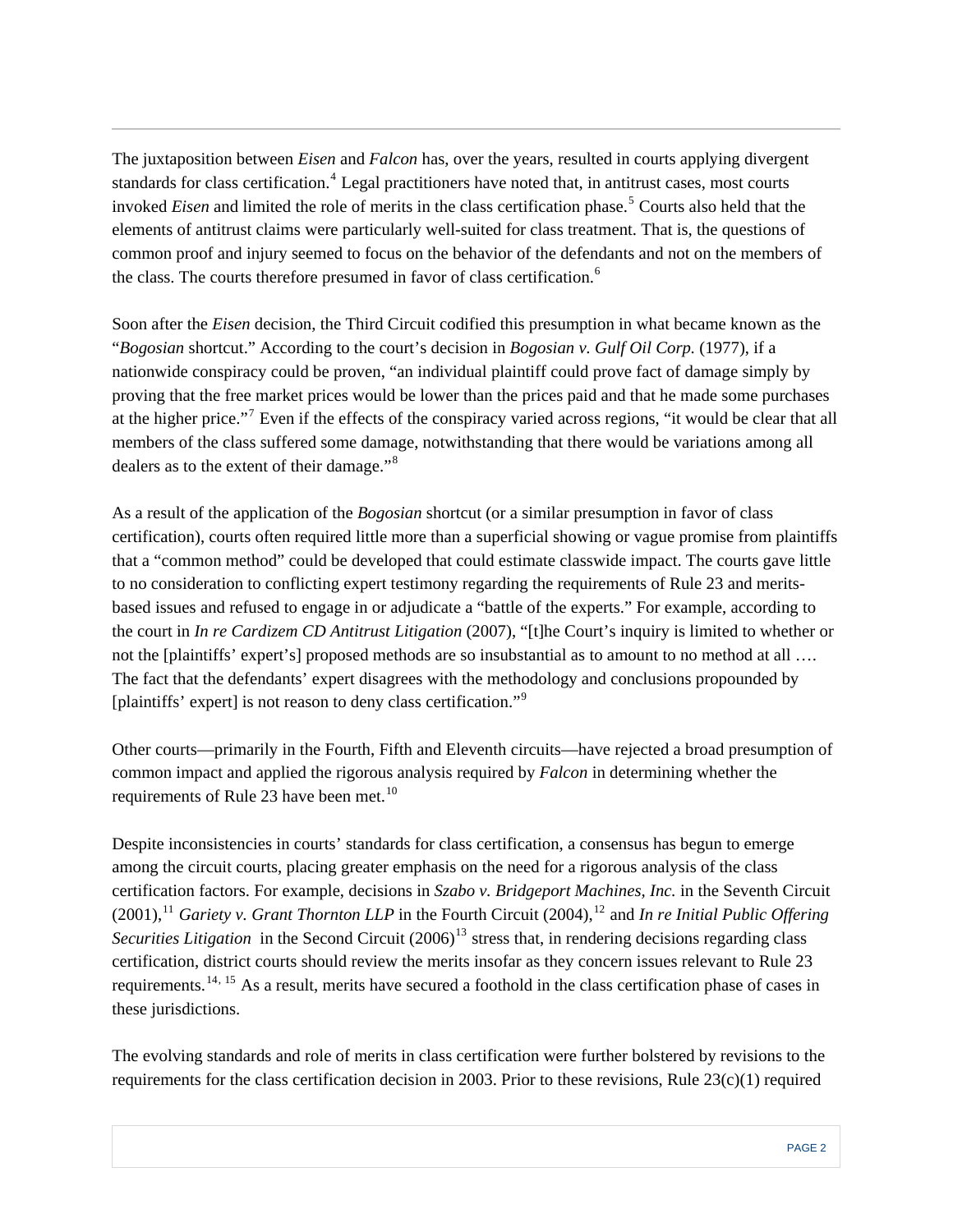the district court to render a decision on class certification "as soon as practicable" after the filing of the action and held that a class certification decision "may be conditional."[16](#page-9-1) The 2003 amendments revised 23(c) to require that a decision on certification be made "at an early practicable time," acknowledging that "[t]ime may be needed to gather information necessary to make the certification decisions."[17](#page-9-1) The amendments also deleted the provision that a class certification may be conditional, maintaining that "[a] court that is not satisfied that the requirements of Rule 23 have been met should refuse certification until they have been met."[18](#page-9-1) These minor wording changes to Rule 23 significantly altered the tenor of the requirements for class certification decisions and removed many of the shortcuts and presumptions that had previously guided the class certification process.

### **THE END OF PRESUMPTIONS IN ANTITRUST CASES:** *HYDROGEN PEROXIDE*

The Third Circuit had long been seen as a jurisdiction in which "district courts generally called a knockout for plaintiffs before the defense's first punch was thrown."[19](#page-9-1) In its December 30, 2008, decision in *Hydrogen Peroxide*, however, the Third Circuit reversed the (at least perceived) trend of favoring plaintiffs seeking class certification and clarified district courts' responsibilities in assessing the suitability of a claim for class treatment. Specifically, the court ruled that:

In deciding whether to certify a class under Fed. R. Civ. P. 23, the district court must make whatever factual and legal inquiries necessary and must consider all relevant evidence and arguments presented by the parties …. First, the decision to certify a class calls for findings by the court, not merely a "threshold showing" by a party, that each requirement of Rule 23 is met. Factual determinations supporting Rule 23 findings must be made by a preponderance of the evidence. Second, the court must resolve all factual or legal disputes relevant to class certification, even if they overlap with the merits including disputes touching on elements of the cause of action. Third, the court's obligation to consider all relevant evidence and arguments extends to expert testimony, whether offered by a party seeking class certification or by a party opposing it.<sup>[20](#page-10-0)</sup>

In effect, the Third Circuit's opinion reflected a complete rejection of the *Bogosian* shortcut, as well as any presumption in favor of certifying classes in antitrust cases. Commentators have asserted that the Third Circuit's decision in *Hydrogen Peroxide* is distinguished among its predecessor cases by the degree to which it clarified the district court's role in assessing disputed facts at the class certification stage.<sup>[21](#page-10-0)</sup> In particular, they have stressed that "[t]he core of the decision is that the district court must consider and resolve the issues raised by the economic analysis as offered by the defendants' and plaintiffs' experts."<sup>[22](#page-10-0)</sup>

The shift toward a more stringent interpretation of the requirements for class certification has important economic and strategic implications for the parties involved. Specifically, from the defendants' perspective, the ability to resolve meritless litigation and other cases for which an assessment of the facts are not amenable to classwide consideration may result in significant cost savings. It is widely recognized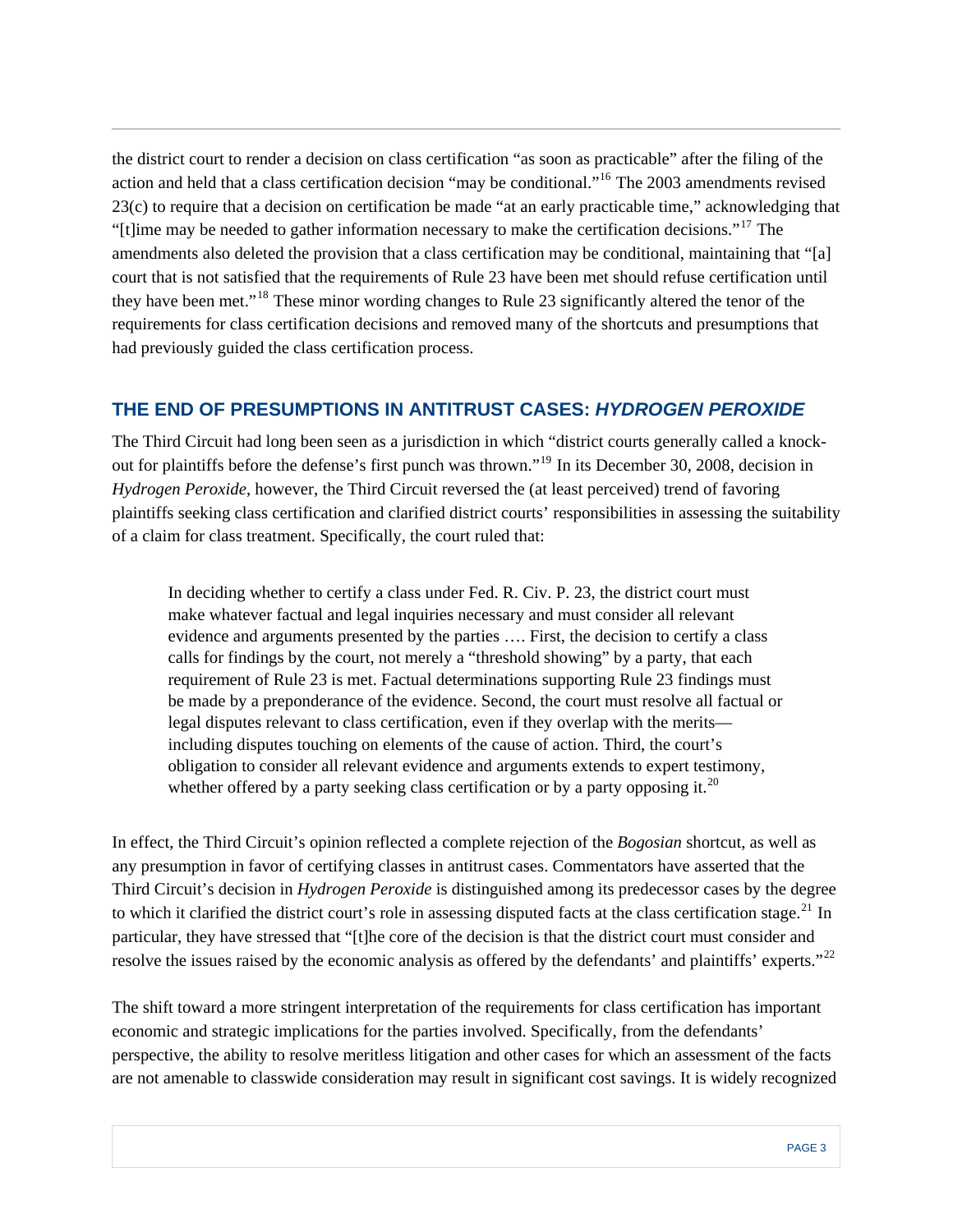that the decision whether to certify a class has a strong bearing on the outcome of a case: Whereas the certification of a class often "turns a \$200,000 dispute … into a \$200 million dispute … and may induce a substantial settlement even if the customers' position is weak,"<sup>[23](#page-10-0)</sup> a decision against the certification of a class "may sound the 'death knell' of the litigation on the part of plaintiffs."<sup>[24](#page-10-0)</sup> From the plaintiffs' perspective, however, the increased role of merits in the class certification phase may weigh heavily against the public interest, potentially requiring that plaintiffs establish the merits of their case prior to the conclusion of merits discovery and again in later phases of the litigation.<sup>[25](#page-10-0)</sup>

#### **HOW PLAINTIFFS' STRATEGIES ARE CHANGING**

To assess the degree to which *Hydrogen Peroxide* and similar case law have affected plaintiffs' strategies, we first examined antitrust class action cases filed in U.S. Federal District Civil Courts since January 2000. As depicted in the table below, over the past decade, the Ninth, Third, and Second circuits cumulatively have accounted for 69% of the antitrust class action filings in the United States. The proportion of new case filings fluctuated significantly across circuits over time. For example, in 2000, 13% of antitrust class actions were filed in the Ninth Circuit, and 34% were filed in the Second Circuit. By 2010, 40% of antitrust class actions were filed in the Ninth Circuit, and 16% were filed in the Second Circuit. This fluctuation in case filings among the jurisdictions seems highly correlated with the decisions rendered in those jurisdictions. For example, in 2006, 22% of antitrust class actions were filed in the Second Circuit; in 2007, however, after the *IPO* decision, new filings fell to 4%. This suggests that plaintiffs are highly reactive to new case precedent and have adjusted their strategies accordingly.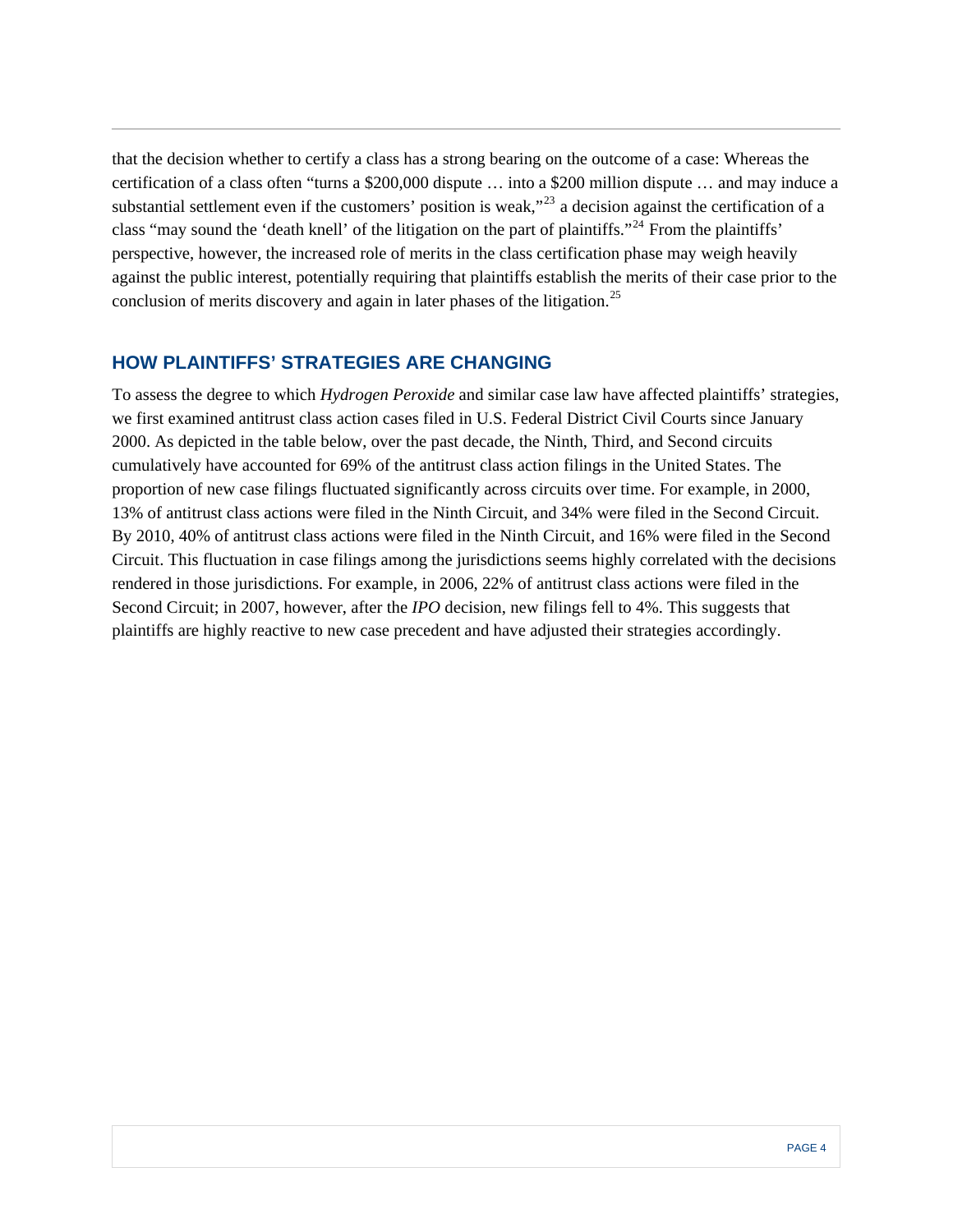| Table 1<br>Antitrust Class Action Cases Filed by Circuit and Year1<br>2000-2010 |             |                |                |       |                |                |                |       |        |                |                |              |
|---------------------------------------------------------------------------------|-------------|----------------|----------------|-------|----------------|----------------|----------------|-------|--------|----------------|----------------|--------------|
|                                                                                 | 2000        | 2001           | 2002           | 2003  | 2004           | 2005           | 2006           | 2007  | 2008   | 2009           | 2010           | <b>Total</b> |
| <b>All Federal District Courts</b>                                              | 407         | 299            | 257            | 204   | 303            | 387            | 600            | 669   | 765    | 375            | 200            | 4466         |
| 9th Circuit                                                                     | 53          | 21             | 32             | 32    | 60             | 87             | 227            | 439   | 175    | 106            | 80             | 1312         |
|                                                                                 | 13%         | 7%             | $12\%$         | 16%   | 20%            | 22%            | $38\%$         | 66%   | 23%    | $28\%$         | $40\%$         | 29%          |
| 3rd Circuit                                                                     | 34          | 116            | 110            | 48    | 58             | 129            | 117            | 58    | 220    | 91             | 13             | 994          |
|                                                                                 | $8\%$       | 39%            | 43%            | 24%   | 19%            | 33%            | 20%            | $9\%$ | 29%    | 24%            | 7%             | 22%          |
| 2nd Circuit                                                                     | 139         | 89             | 51             | 52    | 89             | 70             | 129            | 28    | 98     | 16             | 32             | 793          |
|                                                                                 | 34%         | 30%            | $20\%$         | 25%   | 29%            | $18\%$         | 22%            | $4\%$ | 13%    | $4\%$          | 16%            | $18\%$       |
| 7th Circuit                                                                     | 13          | 3              | 5              | 10    | 13             | 22             | 34             | 15    | 88     | 39             | $\,8\,$        | 250          |
|                                                                                 | $3\%$       | $1\%$          | $2\%$          | $5\%$ | $4\%$          | $6\%$          | $6\%$          | 2%    | $12\%$ | $10\%$         | $4\%$          | 6%           |
| 11th Circuit                                                                    | 21          | $\overline{4}$ | 14             | 10    | $\tau$         | 10             | $\overline{7}$ | 21    | 68     | 47             | 29             | 238          |
|                                                                                 | 5%          | 1%             | $5\%$          | 5%    | 2%             | $3\%$          | $1\%$          | 3%    | 9%     | 13%            | 15%            | 5%           |
| 6th Circuit                                                                     | 5           | 18             | 5              | 5     | 17             | 19             | 21             | 19    | 39     | 16             | $\tau$         | 171          |
|                                                                                 | $1\%$       | $6\%$          | 2%             | $2\%$ | 6%             | 5%             | $4\%$          | 3%    | 5%     | $4\%$          | $4\%$          | $4\%$        |
| 4th Circuit                                                                     | 61          | $\overline{4}$ | 19             | 12    | 13             | $\overline{7}$ | $\overline{7}$ | 13    | 3      | 15             | 14             | 168          |
|                                                                                 | 15%         | 1%             | 7%             | $6\%$ | $4\%$          | $2\%$          | 1%             | 2%    | $0\%$  | $4\%$          | $7\%$          | $4\%$        |
| D.C. Circuit                                                                    | 8           | 18             | 6              | 3     | $\overline{7}$ | 17             | 36             | 24    | 5      | $\overline{7}$ | -1             | 132          |
|                                                                                 | 2%          | $6\%$          | $2\%$          | $1\%$ | 2%             | $4\%$          | $6\%$          | $4\%$ | $1\%$  | 2%             | 1%             | $3\%$        |
| 8th Circuit                                                                     | 12          | $\overline{4}$ | 3              | 5     | 11             | 8              | 5              | 17    | 30     | 18             | 12             | 125          |
|                                                                                 | 3%          | $1\%$          | 1%             | 2%    | $4\%$          | 2%             | 1%             | 3%    | $4\%$  | 5%             | 6%             | $3\%$        |
| 1st Circuit                                                                     | 41          | 9              | 8              | 14    | -1             | 6              | 6              | 13    | 12     | 3              | $\overline{c}$ | 115          |
|                                                                                 | 10%         | 3%             | 3%             | $7\%$ | $0\%$          | 2%             | 1%             | 2%    | 2%     | 1%             | 1%             | 3%           |
| 5th Circuit                                                                     | 12          | 8              | $\overline{2}$ | 7     | 5              | $\overline{4}$ | $\overline{4}$ | 8     | 21     | 13             | -1             | 85           |
|                                                                                 | 3%          | 3%             | 1%             | 3%    | 2%             | $1\%$          | 1%             | 1%    | 3%     | 3%             | 1%             | 2%           |
| 10th Circuit                                                                    | $\,$ 8 $\,$ | 5              | $\overline{c}$ | 6     | 22             | 8              | 7              | 14    | 6      | $\overline{4}$ | 1              | 83           |
|                                                                                 | 2%          | 2%             | 1%             | 3%    | $7\%$          | 2%             | 1%             | 2%    | 1%     | 1%             | 1%             | 2%           |

Notes:

[1] Cases classified as "Antitrust Class Action" based on the definition of CourtLink, and sorted by total.

[2] Percentages in italics represent the share of total antitrust class action cases for that year which were filed in the specified circuit.

Source: CourtLink.

Indeed, the effect of *Hydrogen Peroxide* on plaintiffs' strategies seems evident in the data. In 2008, for instance, the highest percentage of antitrust class actions (or 29% of all filings) was in the Third Circuit. But by 2010, the Ninth, Second, Eleventh, and Fourth circuits, respectively, had more filings than the Third Circuit.

A review of antitrust class action complaints also suggests that plaintiffs are responsive to the increased focus on merits. Recent complaints filed in the Third Circuit have included allegations based on economic principles and an overview of the industry and market conditions that, plaintiffs argue, facilitate anticompetitive activity and common impact.<sup>[26](#page-10-0)</sup> Similar strategies seem to be reflected in antitrust class complaints filed in other jurisdictions.<sup>[27](#page-10-0)</sup> Such strategies do not yet appear to be ubiquitous, and the veracity and completeness of the allegations regarding the economics of the relevant industries and markets are unknowable without further information. However, a cursory review of recently filed complaints suggests that plaintiffs are beginning to anticipate the increased focus on merits in determining whether classwide treatment of the claims is appropriate. Increased discovery may also occur before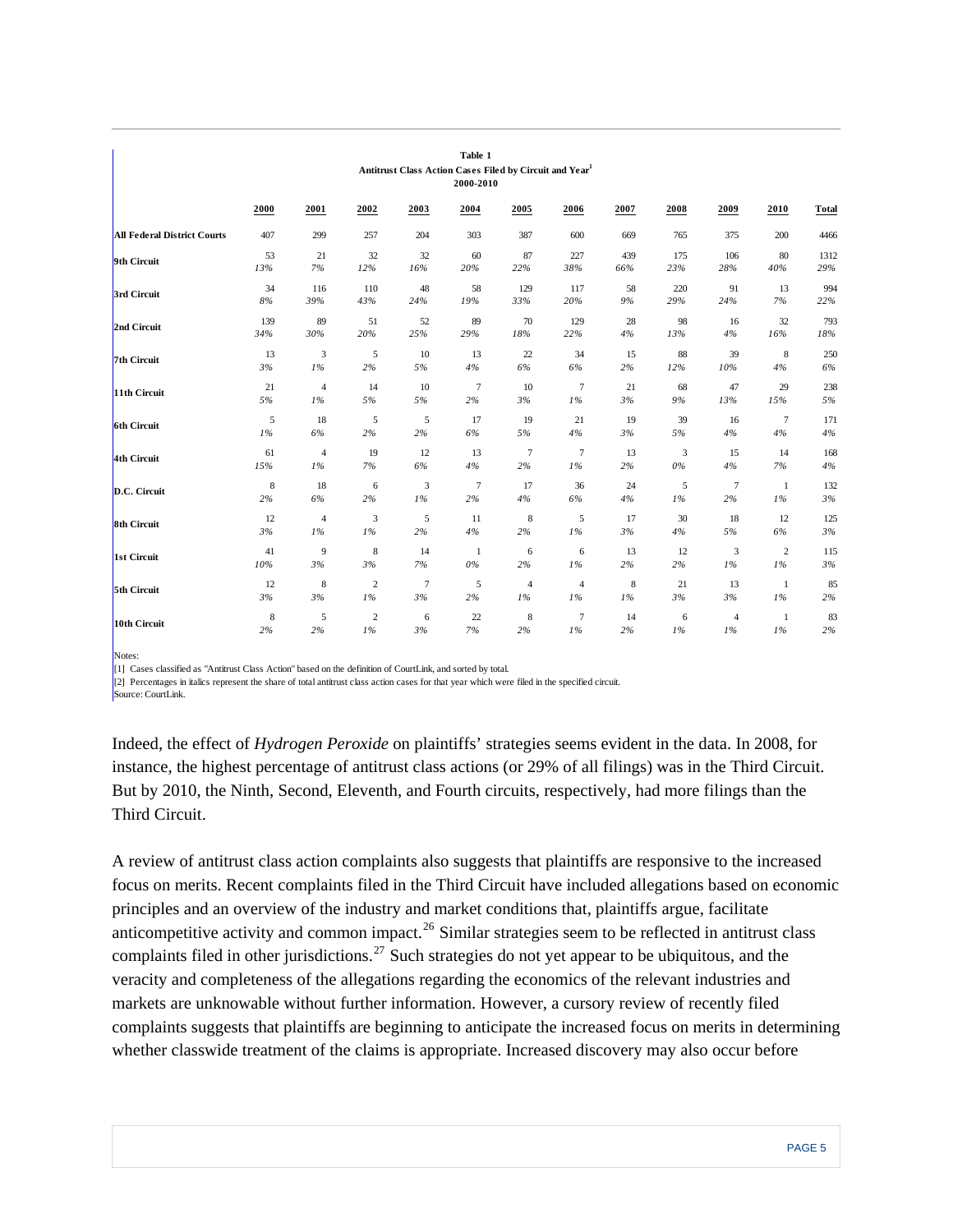plaintiffs file motions for class certification, thus affecting the amount of evidentiary support available and the time at which such motions are filed.

In a legal environment requiring a "rigorous analysis" to justify class certification, plaintiffs are likely best served by anticipating merits-based arguments in the class certification phase. This might include proposing classes that have a higher likelihood of common impact and may be better suited to classwide assessment, and establishing the economic context that demonstrates how all proposed class members may have been impacted by the alleged conduct. Given the increased burden of proof, plaintiffs may want to seek counsel on the economic framework and the discovery materials needed to justify class certification.

## **HOW DEFENDANTS' STRATEGIES MAY CHANGE**

Despite researchers' efforts to systematically assess shifts in defendants' strategies, any empirical analysis will be confounded by the very nature of those strategies—that is, defendants' strategies are necessarily responsive to plaintiffs' claims and, therefore, will probably be highly nuanced. It is even more difficult to determine how and whether defendants have engaged experts to exploit the increased relevance of merits in the class certification stage, because many expert declarations are filed under seal.

That said, the increasing prominence of merits assessment and the role of expert testimony in the class certification phase of antitrust cases has been perceived by many as a boon to defendants and may provide opportunities for defendants to short-circuit those cases that are without merit or unsuitable for class treatment.

Increasingly, the courts are insisting that plaintiffs submit a methodology that works reliably in the market context of the case to show classwide impact and injury with proof that is common to each class member.<sup>[28](#page-10-0)</sup> Thus, defendants would likely be better served by engaging an expert at the class certification stage, rather than later in the process, to test the viability of the methodology being proposed by plaintiffs and to determine whether the questions and evidence necessary to show injury and causation are, in fact, common among proposed class members.

Typically, plaintiffs will attempt to use economic theory to justify their assertion of common impact arguing, for example, that all purchasers face the same supply and demand conditions and that demand for the product is inelastic; that the product is a homogenous "commodity" with no economically reasonable substitutes; and that the anticompetitive conduct could not be constrained by competition (for example, as a result of barriers to entry). Consequently, plaintiffs may conclude that the alleged anticompetitive effect on one customer would imply an anticompetitive effect on all customers. They may propose a common methodology based on a regression analysis to help isolate the average impact of the alleged antitrust violation.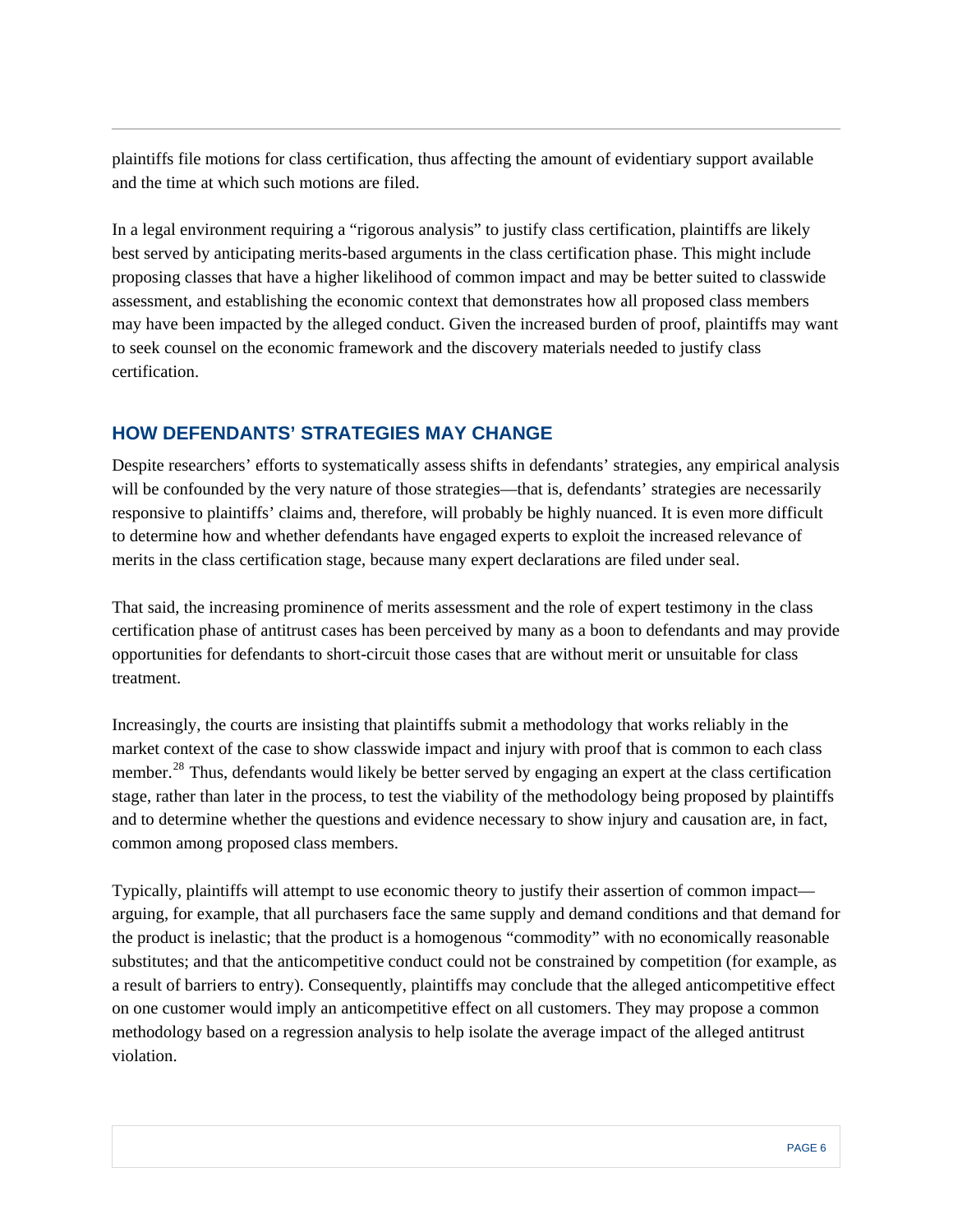From an economic perspective, there is an important distinction between proving impact and proving *common* impact. Further, while regression analysis is a useful tool to help isolate the *average* impact of an alleged antitrust violation, the mere specification of a regression does not establish that common impact can be established using common proof. Instead, "economic theory and empirical evidence suggest that antitrust violations are likely to result in a range of impacts—from none for some plaintiffs to significant impact for others."<sup>[29](#page-10-0)</sup>

To assess whether the allegations are amenable to classwide consideration and whether the requirements of Rule 23 have been met, defendants' experts can take a two-pronged approach that includes both qualitative and quantitative analyses. In the qualitative exercise, the expert can assess the alleged antitrust violation within the context of *Bell Atlantic Corp. v. Twombly* (2007),<sup>[30](#page-10-0)</sup> as well as actual industry and market experiences, to determine whether it is likely that an alleged antitrust violation occurred and whether injury would be common to the proposed class members.<sup>[31](#page-10-0)</sup> The quantitative exercise can test the methodology proposed by plaintiffs to determine: (1) whether estimates of impact are consistent across subgroups within the proposed class (macrocommonality); and (2) whether regression estimates of impact are relevant to individual members within subgroups of the proposed class (microcommonality).<sup>[32](#page-10-0)</sup>

Other factors relevant to the assessment of the proposed methodology might include the availability of data, the ability to ascertain proposed class members, and the existence of a common basis against which to measure impact (for example, a benchmark period). Ultimately, as a result of *Hydrogen Peroxide* and other case law advancing the standards for class certification, defendants are now in a better position to challenge the certification of a class based on an economic assessment of the merits.

Apart from the decision about *when* to engage an expert, defendants are also faced with other important issues—in particular, the enhanced scrutiny of experts' qualifications and methodologies; the implications for discovery requirements; and the ramifications of raising merits arguments at an early stage in the litigation.

**Expert Scrutiny.** While the potential rewards of involving an expert earlier in the process are increasing, so are the risks. It will be even more important for defendants to engage experts with a strong "brand," who employ scientifically valid and strong methods in their analysis for the "battle of the experts." For example, the district court in *Hydrogen Peroxide* improperly dismissed the testimony of the defendants' expert and instead relied on a "threshold showing" by plaintiffs' expert. The Third Circuit stated that "[w]eighing conflicting expert testimony at the certification stage is not only permissible; it may be integral to the rigorous analysis *Rule 23* demands ... Resolving expert disputes in order to determine whether a class certification requirement has been met is always a task for the court—no matter whether a dispute might appear to implicate the 'credibility' of one or more experts, a matter resembling those usually reserved for a trier of fact."[33](#page-10-0) In fact, in the recent opinion rendered in *Wal-Mart v. Dukes*, the Supreme Court suggested that the assessment of expert testimony and whether it met the standards for admission under Federal Rule of Civil Procedure 702 and *Daubert* is a factor that should be considered at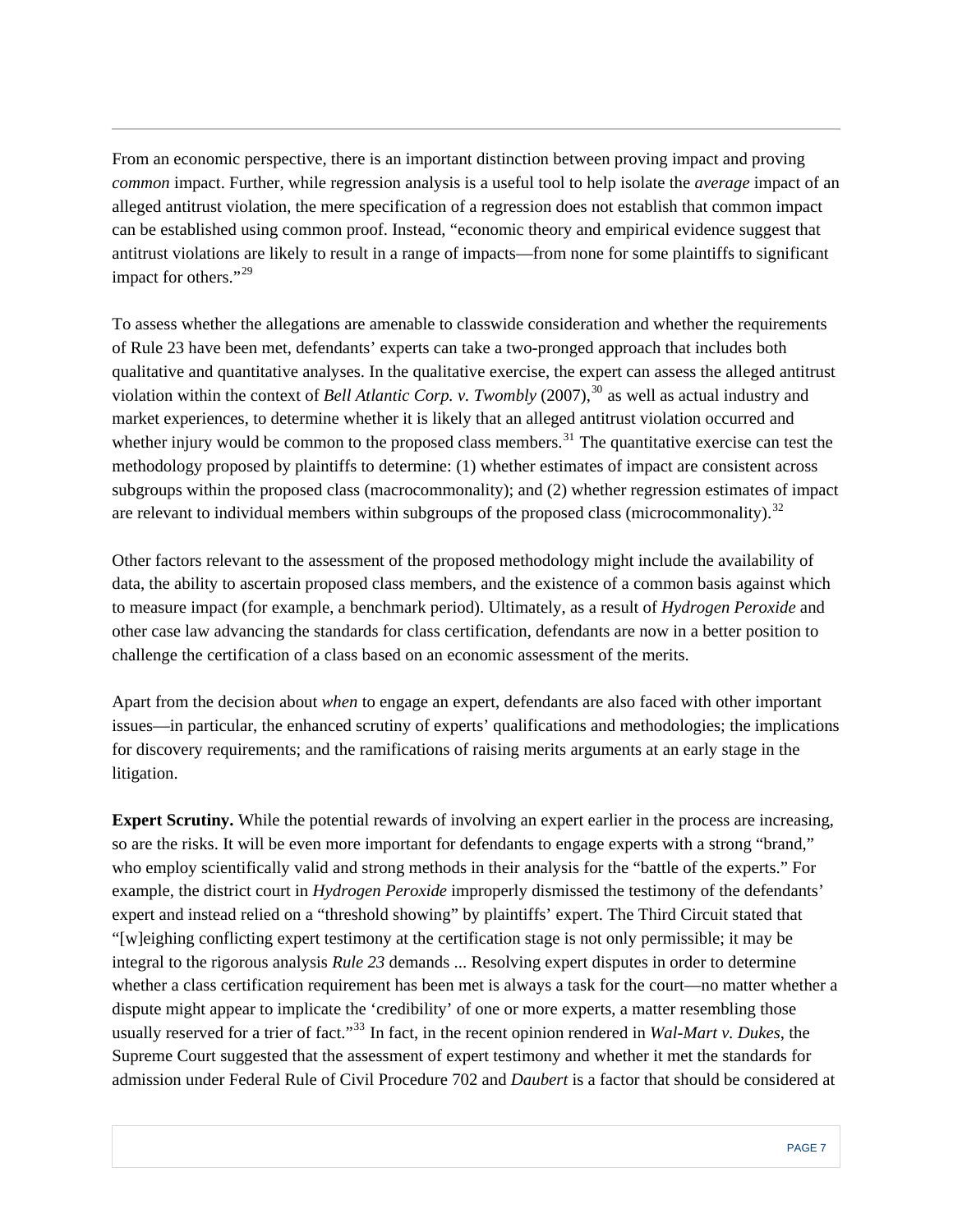the class certification stage.<sup>[34](#page-10-0)</sup> The Court weighed plaintiffs' expert's opinion in determining that "we can safely disregard what he has to say."<sup>[35](#page-11-0)</sup>

**Discovery Requirements.** The trend toward more rigorous analyses founded potentially in merits arguments will also likely yield increased demands for merits-related discovery. As a result of the 2003 amendments to Rule 23, federal courts are required to enter class certification orders "at an early practicable time."[36](#page-11-0) This gives courts the flexibility to delay ruling on class certification until after meritsrelated discovery has taken place. However, prolonged periods of discovery may pose significant costs to defendants—an important consideration for those who are weighing the potential benefits of focusing on merits earlier.

**Settlement Strategy.** The pressure for defendants to settle under unfavorable terms will be higher if the class is certified. Meanwhile, plaintiffs may be motivated to settle early under potentially unfavorable terms if it seems unlikely that the class will be certified. The potential benefits of raising merits arguments during the class certification stage are ultimately contingent on the strength of the claims, but an earlier discussion of the merits may represent a significant gamble. That is, if merits arguments are raised at the class certification stage, and the class is certified by the court, defendants may find themselves in a weak negotiating position for settlement, as they will have "shown their cards." This potential risk can be mitigated if the scope of the expert's assignment in the class certification phase is limited to the context of the Rule 23 requirements—that is, to analyses that would assess the macrocommonality and microcommonality of the proposed class. Other merits-related arguments can be tabled for a future stage in the litigation, should the class be certified.

The courts' interpretations of class certification requirements have been changing continuously over the past four decades. While largely seen as a boon to defendants, both parties are faced with challenges and opportunities. Understandably, plaintiffs seem to have reacted more readily to these changes, leaving some districts and becoming more active in others. With the enhanced requirements for a "rigorous analysis" for class certification, plaintiffs' strategies may be bolstered by structuring smaller, well-defined classes and establishing the economic framework that would justify their claims of common impact and assessment.

**\*\*\*** 

However, the recent shift toward an earlier review of merits in antitrust class certification cases also presents a significant opportunity for defendants to short-circuit cases that are either not amenable to classwide treatment or without merit. In particular, defendants would likely be better served by engaging an expert at the class certification stage, rather than later in the process, to test the viability of the methodology being proposed by plaintiffs; and to determine whether the questions and evidence necessary to show injury and causation are, in fact, common among proposed class members. Given the challenges inherent in these opportunities—increased scrutiny of experts, earlier and more extensive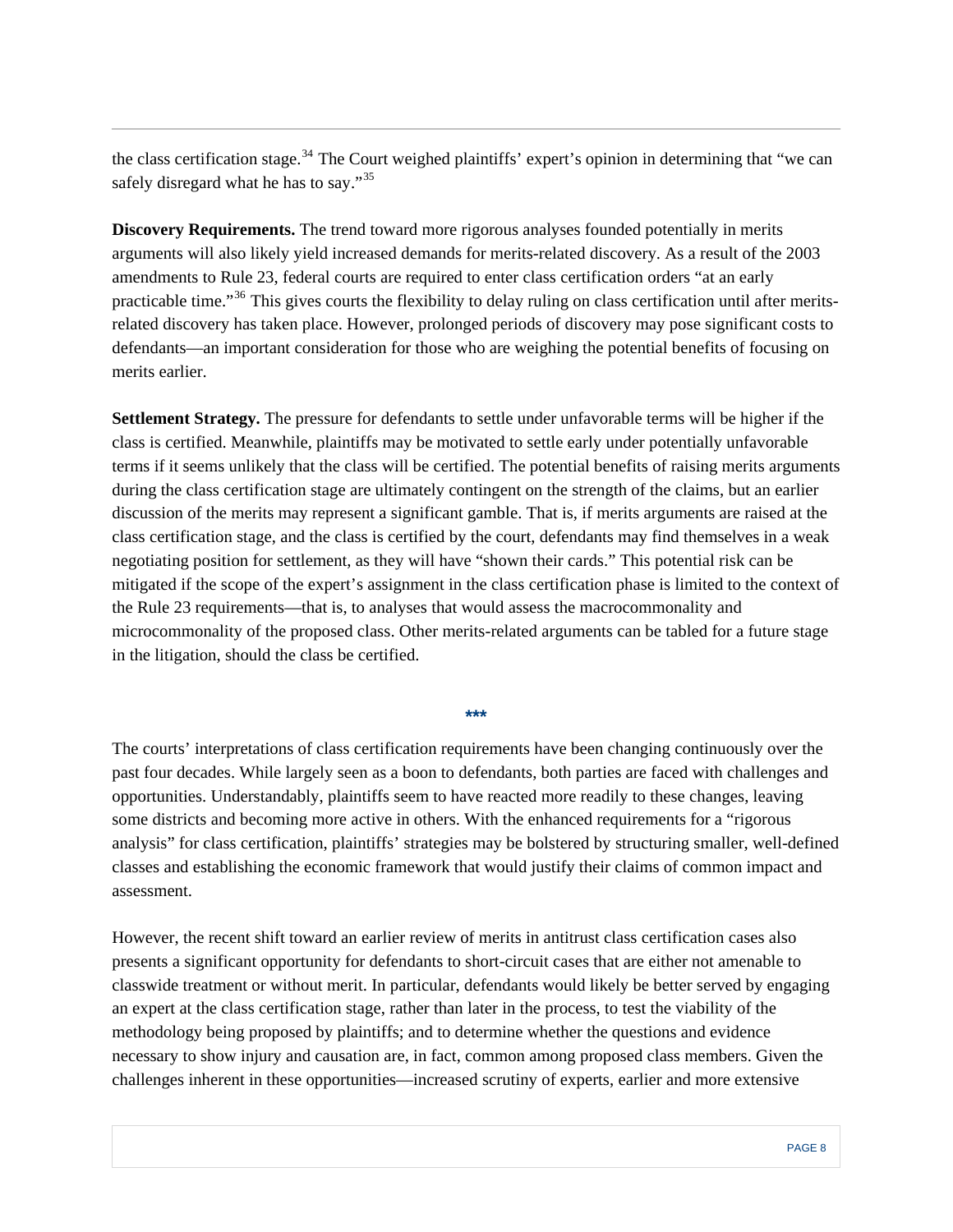<span id="page-9-1"></span>discovery requirements, and increased risk that might bear on settlement strategies—defendants will need to tailor their strategies to maximize the potential benefits and minimize the risks.

<span id="page-9-0"></span>1 *Eisen v. Carlisle & Jacquelin*, 417 U.S. 156, 177 (1974).

l

- Lees G, Tulumello A, Nierlich G, Withburn M, Chorba C, "Class Action Litigation," *Bureau of National Affairs, Inc*. April 24, 2009. 3
- <sup>3</sup> *General Telephone Company of the Southwest v. Falcon, 457 U.S. 147 (1982).*
- See, e.g., Klonoff, Robert H., "Antitrust Class Actions: Chaos in the Courts," 11 Stan. J.L. Bus & Fin 1 (2005)*.* 5

 See, e.g., Simmons, Ian, Alexander P. Okuliar, and Nilam A. Sanghvi, "Without Presumptions: Rigorous Analysis in Class Certification Proceedings," *Antitrust*, Vol. 21, No. 3, Summary 2007, pp. 61-68. 6

- See, e.g., *In re Playmobil Antitrust Litig.*, 35 F. Supp. 2d 231 (E.D.N.Y. 1998) ("Because of the important role that class actions play in the private enforcement of antitrust actions, courts resolve doubts in favor of certifying the class.")
- *Bogosian v. Gulf Oil Corp.*, 561 F.2d 434, 455 (3d Cir. Pa. 1977) 8

- *In re Cardizem CD Antitrust Litigation*, 200 F.R.D. 326 (E.D. Mich. 2001). See also, e.g., *In re Playmobil Antitrust Litigation*, 35 F. Supp. 2d 231, 247 (E.D.N.Y. 1998) ("the battle of the experts is properly left for the trier of fact to determine"); and *In re Potash Antitrust Litigation*, 159 F.R.D. 682, 697 (D. Minn. 1995) ("The certification stage of this litigation is not, however, the proper forum in which to resolve this battle
- [of the experts]"). 10 See, e.g., *In re Relafen Antitrust Litigation*, 218 F.R.D. 337 (D. Mass. 2003) ("Consistent with its duty to conduct a 'rigorous analysis,' the Court applied no presumption here, but rather assigned to the direct purchaser plaintiffs the analogous burden of demonstrating that common evidence of overcharges would predominate.") See also, *Windham v. American Brands, Inc.*, 565 F.2d 59 (4th Cir. S.C. 1977); and
- 
- 
- 
- Alabama v. Blue Bird Body Co., 573 F.2d 309 (5th Cir. Ala. 1978).<br>
Szabo v. Bridgeport Machines, Inc., 249 F.3d 672, 675, 676 (7th Cir. 2001).<br>
Gariety v. Grant Thorton LLP, 368 F.3d 356, 366 (4th Cir. 2004).<br>
In Re: Init expert "did not show that injury could be proven on a classwide basis with common proof," noting that "in ruling on class certification, a court may be required to resolve disputes concerning the factual setting of the case, [including] the resolution of expert disputes concerning the import of evidence." *Blades v.*
- *Monsanto Co.*, 400 F.3d 562, 575 (8th Cir. Mo. 2005).<br><sup>15</sup> For a more in-depth discussion of the recent trends in antitrust class certification requirements, see, e.g., Evans, David S., "The New Consensus on Class Certification: What it Means for the Use of Economic and Statistical Evidence in Meeting the Requirements of Rule 23," *Antitrust Chronicle*, 2010, vol. 1; and Simmons, Ian, and Alexander P. Okuliar, "Rigorous Analysis in Antitrust Class Certification Rulings:
- 
- Recent Advances on the Front Line," *Antitrust*, Fall 2008.<br>
<sup>16</sup> See, e.g., Fed. R. Civ. P. 23 Advisory Committee Note to Subdivision (c) (2003).<br>
<sup>17</sup> See, e.g., Fed. R. Civ. P. 23 Advisory Committee Note to Subdivision
- 
- 19 Levin, Christine C., and Michael I. Frankel, "*In re Hydrogen Peroxide Antitrust Litigation*: The Third Circuit Recognizes That Defendants—And Not Just Plaintiffs—Should be Heard on Rule 23 Class Certification," *Class Action Litigation Report*, February 27, 2009. See also, Simmons, Ian, Alexander P. Okuliar, and Nilam A. Sanghvi, "Without Presumptions: Rigorous Analysis in Class Certification Proceedings," Antitrust, Vol. 21, No. 3, Summary 2007; Hawthorne, Donald, and Margaret Sanderson,

*Bogosian v. Gulf Oil Corp.*, 561 F.2d 434, 455 (3d Cir. Pa. 1977) 9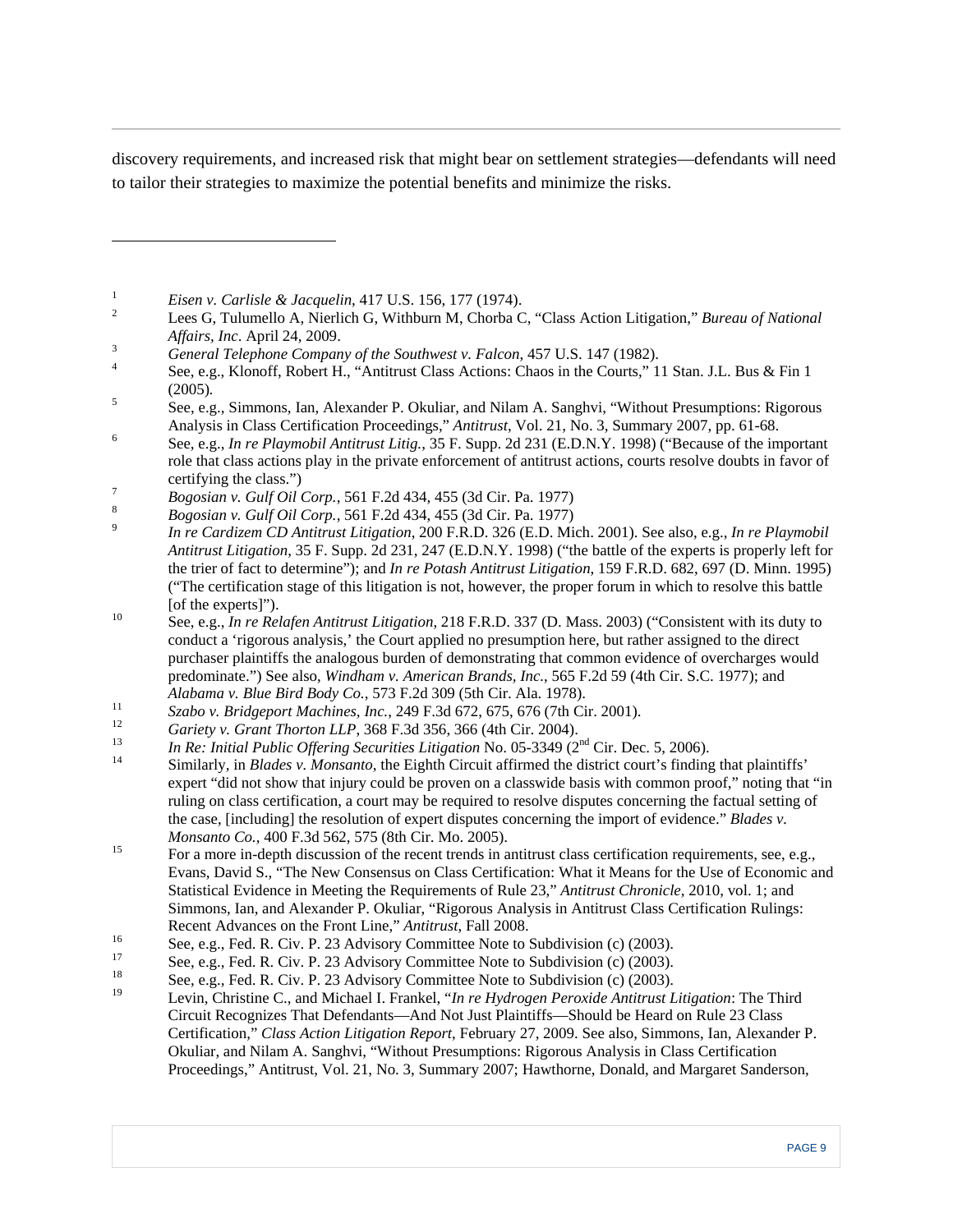"Rigorous Analysis of Economic Evidence on Class Certification in Antitrust Cases," *Antitrust*, Fall 2009; and "Third Circuit Levels Playing Field for Defendants Opposing Class Certification," *Dechert On Point*,

<span id="page-10-0"></span> $\overline{a}$ 

- January 2009, Issue 31.<br> *In re Hydrogen Peroxide Antitrust Litigation*, 552 F.3d 305, 307 (3d Cir. Pa. 2008)<br>
See, e.g., Ripley, Richard A., and Mark J. Glueck, "*In re Hydrogen Peroxide Antitrust Litigation* Bleaches Clean the Class Certification Standard," *The Antitrust Source*, February 2009, pp. 1-7; Funk, Katherine I., "Toward Judicial Realism: The Evolution of Rule 23," *Global Competition Policy*, May 2009, Release One; Klein, Jeffrey S., Nicholas J. Pappas, and Patricia Wencelblat, "Courts Must Resolve 'Battle of the Experts' Before Class Certification," *New York Law Journal*, August 3, 2009; and Rajski, Sarah, "In re Hydrogen Peroxide: Reinforcing Rigorous Analysis for Class Action Certification," *Seattle University Law*
- *Review*, Vol. 34, Winter 2011, pp. 577-611.<br><sup>22</sup> Godek, Paul E., and Janusz A. Ordover, "Economic Analysis in Antitrust Class Certification: *Hydrogen* Peroxide," Antitrust, Fall 2009, pp. 62-65.<br>
Szabo v. Bridgeport Machs., Inc., 249 F.3d 672, 675 (7th Cir. Ind. 2001).<br>
Newton v. Merrill Lynch, Pierce, Fenner & Smith, Inc., 259 F.3d 154, 162 (3d Cir. N.J. 2001).<br>
See, e.
- 
- 
- Perspective," *Antitrust*, Vol. 21, No. 3, Summer 2007.<br><sup>26</sup> Compare, e.g., the class action complaint filed in *Hydrogen Peroxide* to that filed in *Orangeburg Milling*
- *Company, Inc. et al. v. Premier Chemicals, LLC et al*. (Class Action Complaint, *Finch Pruyn and Company, Inc. v. Atofina Chemicals, Inc. et al.*, February 11, 2005; and Complaint – Class Action, *Orangeburg Milling Company, Inc. et al. v. Premier Chemicals, LLC et al*., U.S. Dist. Ct. (D. NJ), 2:10-cv-
- 05943-DRD-MAS, November 15, 2010.) 27 See, e.g., the complaints filed in: *In re: Refrigerant Compressors Antitrust Litigation* (Sixth Circuit); *Eve Berkson et al. v. JPMorgan Chase & Co., et al.* (Second Circuit); *Isaac Industries, Inc. et al. v. E.I. Dupont De Nemours and Company, et al.* (Fourth Circuit); *Kleen Products LLC et al. v. Packaging Corporation of*
- America, et al. (Seventh Circuit); and In re Fresh and Process Potatoes Antitrust Litigation (Ninth Circuit).<br>
See, e.g., Blades v. Monsanto Co., 400 F.3d 562, 566 (8<sup>th</sup> Cir. 2005) ("The nature of the evidence that will suffice to resolve a question determines whether the question is common or individual … If, to make a prima facie showing on a given questions, the members of a proposed class will need to present evidence that varies from member to member, then it is an individual question. If the same evidence will suffice for each member to make a prima facie showing, then it becomes a common question.")
- <sup>29</sup> Cremieux, Pierre, Ian Simmons, and Edward A. Snyder, "Proof of Common Impact in Antitrust Litigation: The Value of Regression Analysis," *George Mason Law Review*, Vol. 17, No. 4, pp. 939-967, 956.<br>
Bell Atlantic Corp. v. Twombly, 550 U.S. 544 (2007).
- 
- 31 The Supreme Court in *Twombly* further justifies an early examination of the merits of an antitrust case, noting that "because the plaintiffs here have not nudged their claims across the line from conceivable to plausible, their complaint must be dismissed." As such, the mere claim of an antitrust violation does not necessarily mean that it occurred; an argument well-suited for an expert. *Bell Atlantic Corp v. Twombly*, 550 U.S. 544 (May 2007).<br><sup>32</sup> For a detailed description of the macro-commonality and micro-commonality tests, see Cremieux, Pierre,
- Ian Simmons, and Edward A. Snyder, "Proof of Common Impact in Antitrust Litigation: The Value of
- Regression Analysis," *George Mason Law Review*, Vol. 17, No. 4, pp. 939-967. 33 *In re Hydrogen Peroxide Antitrust Litigation*, 552 F.3d 305, 323, 324 (3d Cir. Pa. 2008). Similar statements regarding the focus on the "battle of the experts" have been made in other jurisdictions. See, e.g., *Blades v. Monsanto Co.*, 400 F.3d 562, 575 (8<sup>th</sup> Cir. 2005); and *West v. Prudential Sec., Inc.*, 282 F.3d 935 (7th Cir.
- Ill. 2002). 34 "The parties dispute whether [plaintiffs' expert's] testimony even met the standards for the admission of expert testimony under Federal Rule of Civil Procedure 702 and our *Daubert* case, see *Daubert v. Merrell*